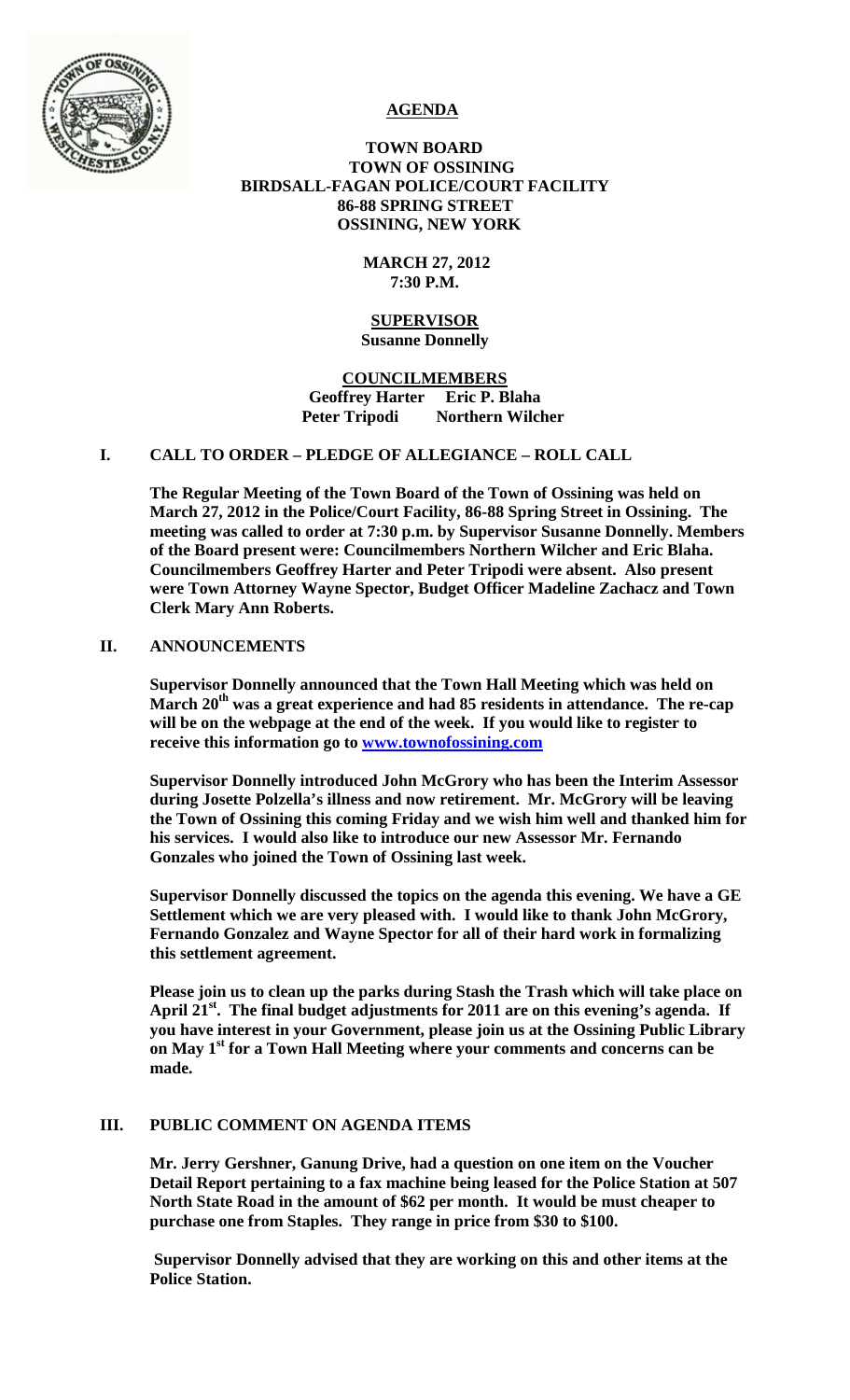#### **IV. BOARD RESOLUTIONS**

#### **A. Approval of Minutes**

**Councilmember Blaha moved and it was seconded by Councilmember Wilcher that the following be approved:**

**Resolved, that the Town Board of the Town of Ossining hereby approves the March 13, 2012 Minutes of the Regular Meeting as presented.**

**Motion Carried: Unanimously**

#### **B. Approval of Voucher Detail Report**

**Councilmember Wilcher moved and it was seconded by Councilmember Blaha that the following be approved:**

**Resolved, that the Town Board of the Town of Ossining hereby approves the Voucher Detail Report dated March 27, 2012 in the amount of \$10,383.10 for 2011 and \$183,703.79 for 2012, for a total of \$194,086.89.**

**Motion Carried: Unanimously**

# **C. TAX CERTIORARI**

#### **GENERAL ELECTRIC CO. VS. TOWN OF OSSINING**

**Councilmember Wilcher moved and it was seconded by Councilmember Blaha that the following be approved:**

**WHEREAS, proceedings pursuant to Article 7 of the Real Property Tax Law of the State of New York were instituted by General Electric Co., against the Town of Ossining to review the tax assessments made on Petitioner's property located at Shady Lane Farm Road, 1 and 5 Shady Lane Farm Road, Old Albany Post Road and 24 Old Albany Post Road, and designated on the tax assessment map of the Town of Ossining as Section 80.15, Block 1, Lot 31, ("the primary lot"), and Section 80.14, Block 2, Lot 13; Section 80.15, Block 1, Lot 24; Section 80.15, Block 1, Lot 25; Section 80.15, Block 1, Lot 27; Section 80.15, Block 1, Lot 28; Section 80.15, Block 1, Lot 29; Section 80.15, Block 1, Lot 30; Section 80.15, Block 1, Lot 4.1; Section 80.19, Block 2, Lot 1; Section 80.19, Block 2, Lot 2; Section 80.19, Block 2, Lot 3, ("the secondary lots"), for assessment years 2005 through 2011, which proceedings are now pending in the Supreme Court of the State of New York, County of Westchester, under Index Nos. 18668/2005, 20473/2006; 19460/2007; 75029/2008; 23270/2009; 23739/2010; 14744/2011; and** 

**WHEREAS, the above Petitioner has agreed to a compromise and settlement of such proceedings for the "primary lot," subject to the approval of the Town Board, correcting and reducing the assessed valuation of its real property and improvements, as follows:** 

| Assess.     | <b>Assessed Valuation</b> | Reduced To | Amount of        |
|-------------|---------------------------|------------|------------------|
| <b>Year</b> | <b>Reduced From</b>       |            | <b>Reduction</b> |
| 2012        | 3,803,030                 | 3,272,500  | 530,530          |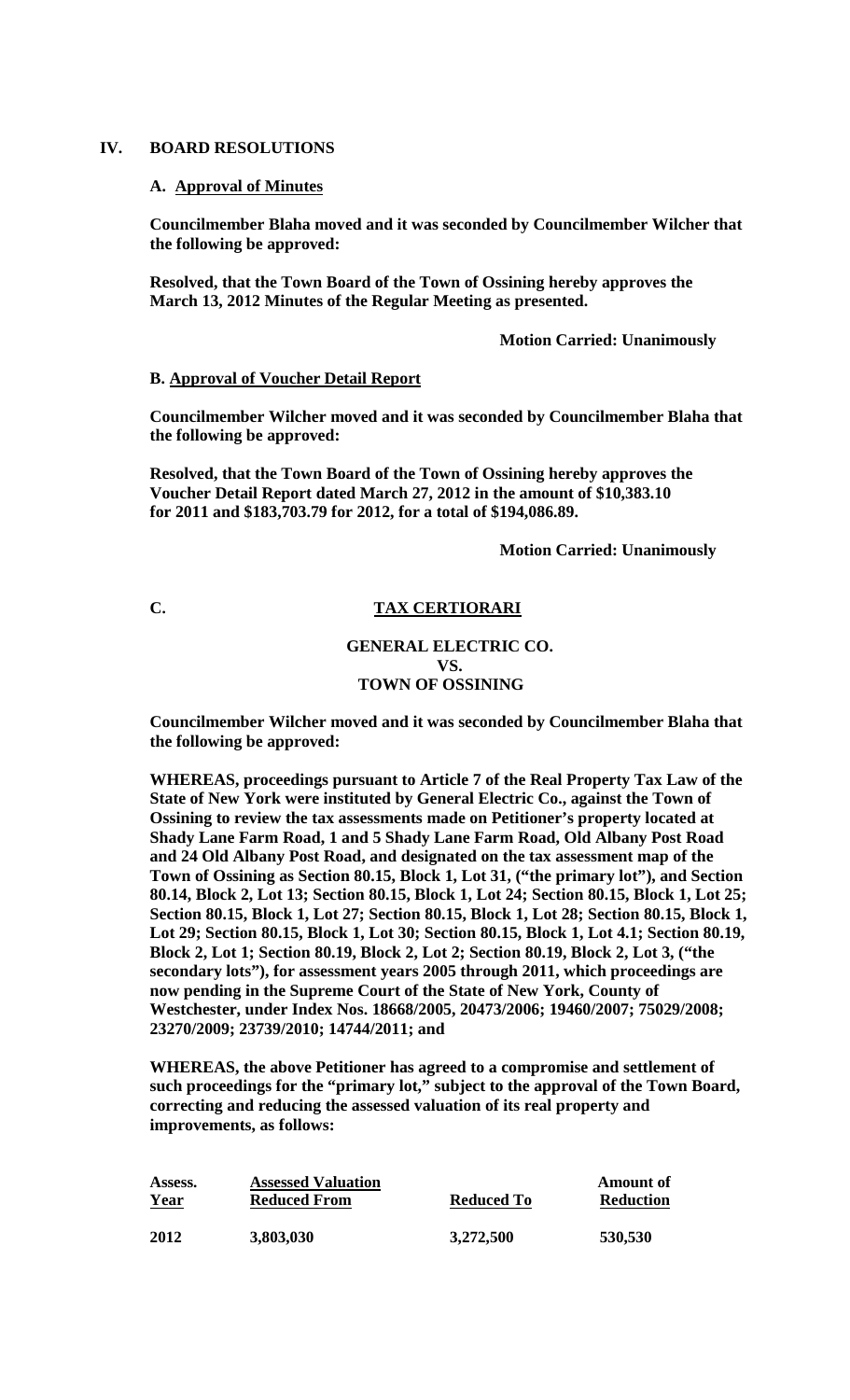**WHEREAS, the above Petitioner has agreed to a compromise and settlement of such proceedings for the "secondary lots," subject to the approval of the Town Board, that all assessments for the secondary lots remain at the 2011 assessment level,** 

**WHEREAS, the above Petitioner has also agreed that, upon the aforesaid reduction of the Assessment for the primary lot for the assessment year 2012, Petitioner shall discontinue all proceedings under index no. 18668/2005 and, furthermore, providing the Town maintains the assessments for the primary lot at levels provided for in the Consent Order and Judgment memorializing the settlement agreed to by the parties, through the assessment year 2018, the proceedings filed for the years 2006 through 2011 shall be discontinued in the order set forth in the Consent Order and Judgment.** 

**WHEREAS, any and all refunds necessitated by said settlement will be made without interest; and WHEREAS, the Town Board, upon the recommendation of the Assessor, concurred by the Town Attorney, finds the proposed settlement appropriate and in the best interest of the Town of Ossining; now therefore it is** 

**RESOLVED, that settlement of the proceedings, on the terms set forth herein, is hereby accepted and approved, subject to the approval of the Supreme Court, Westchester County, wherein such proceedings are pending; and it is further** 

**RESOLVED, that the Town Attorney is hereby authorized and directed to procure and execute any documents necessary to effectuate such settlement; and it is further** 

**RESOLVED, subject to the approval of the Supreme Court, Westchester County, that the Assessor is authorized and directed to make the changes and corrections to the individual unit assessment on the tax assessment roll of the Town of Ossining, which will be ordered pursuant to the Consent Judgment to be entered in accordance with the terms of this settlement, and the Receiver of Taxes is authorized and directed to process and pay the refund of Town of Ossining taxes estimated to be none, which will be ordered pursuant to said Consent Judgment. Motion Carried: Unanimously**

#### **D. Finance-2011 Capital Projects Budget Adjustment**

**Councilmember Wilcher moved and it was seconded by Councilmember Blaha that the following be approved:**

**Resolved that the Town Board of the Town of Ossining hereby authorizes the following Capital Projects budgets to be adjusted to actual revenue/expense amounts and closed as follows:**

**Decrease 037-0037-4089-0156 Police 08 Tech Grant Mobile Video to \$59,912.00 Decrease 037-3120-2156 Police 08 Tech Grant Mobile Video to \$59,912.00**

**Decrease 037-0037-4089-0169 Police Mobile License Plate Reader to \$29,842.00 Decrease 037-3120-2169 Police Mobile License Plate Reader to \$29,842.00**

**Decrease 037-0037-4089-0173 Police Portable Radios to \$5,993.25 Decrease 037-3120-2173 Police Portable Radios to \$5,993.25**

#### **Motion Carried: Unanimously**

**E. A RESOLUTION AUTHORIZING THE PURCHASE OF A DUMP TRUCK FOR THE PARKS DEPARTMENT IN AND FOR THE TOWN OF OSSINING, WESTCHESTER COUNTY, NEW YORK, AT A MAXIMUM ESTIMATED COST OF \$55,000, AND AUTHORIZING THE ISSUANCE OF NOT EXCEEDING \$55,000 BONDS OF SAID TOWN TO PAY THE COST THEREOF.**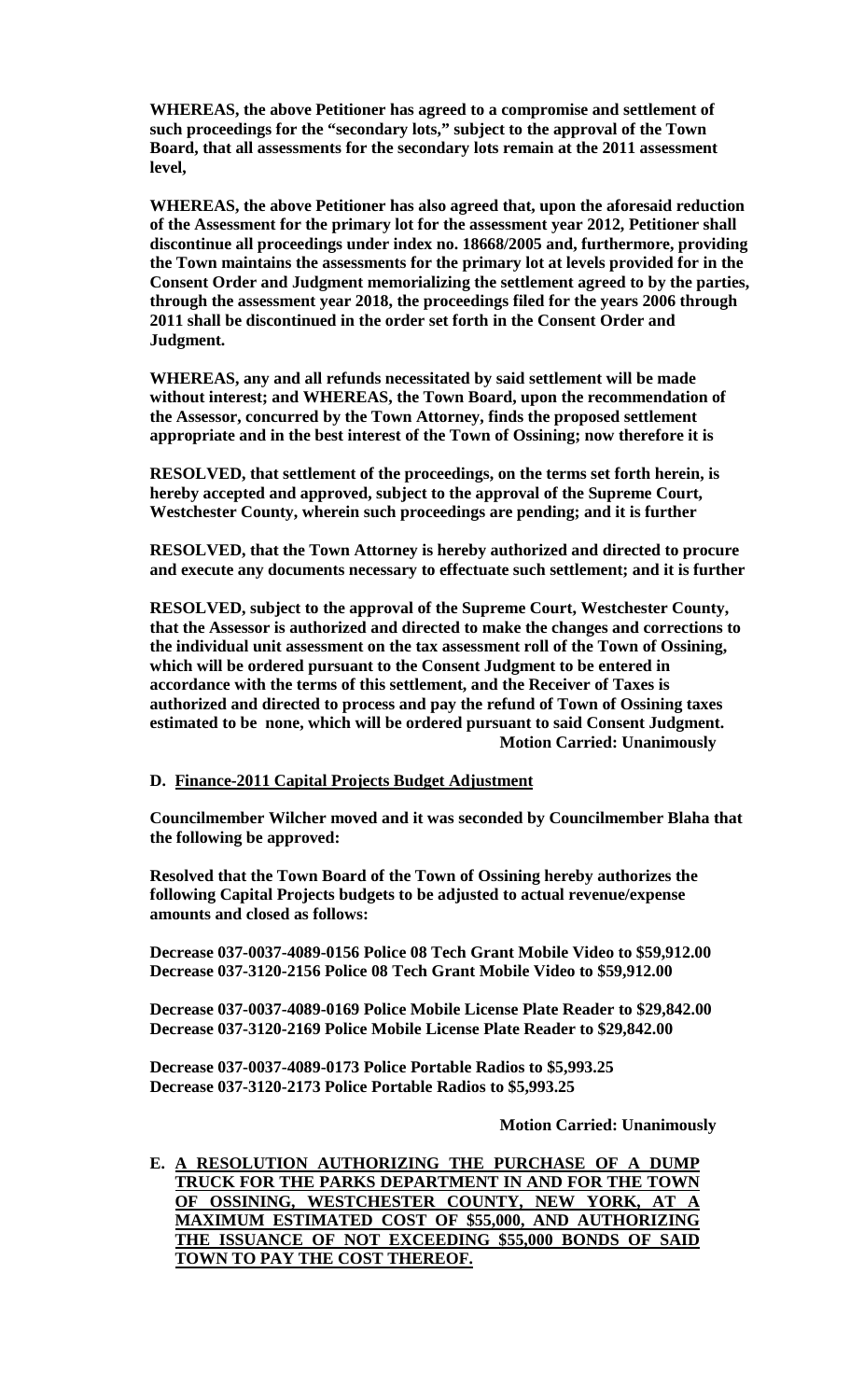**Councilmember Wilcher moved and it was seconded by Councilmember Blaha that the following be TABLED:**

**BE IT RESOLVED, by the affirmative vote of not less than two-thirds of the total voting strength of the Town Board of Town of Ossining, Westchester County, New York, as follows:**

**Section 1. The purchase of a dump truck for the Parks Department in and for the Town of Ossining, Westchester County, New York, is hereby authorized at maximum estimate cost of \$55,000.** 

**Section 2. The plan for the financing of such maximum estimated cost is by the issuance of not exceeding \$55,000 serial bonds of said Town hereby authorized to be issued therefor pursuant to the provisions of the Local Finance Law.**

**Section 3. It is hereby determined that the period of probable usefulness of the aforesaid specific object or purpose is fifteen years, pursuant to subdivision 28 of paragraph a of Section 11.00 of the Local Finance Law. It is hereby further determined that the maximum maturity of the bonds herein authorized will not exceed five years.**

**Section 4. The faith and credit of said Town of Ossining, Westchester County, New York, are hereby irrevocably pledged for the payment of the principal of and interest on such bonds as the same respectively become due and payable. An annual appropriation shall be made in each year sufficient to pay the principal of and interest on such bonds becoming due and payable in such year. There shall annually be levied on all the taxable real property in said Town, a tax sufficient to pay the principal of and interest on such bonds as the same become due and payable.**

**Section 5. Subject to the provisions of the Local Finance Law, the power to authorize the issuance of and to sell bond anticipation notes in anticipation of the issuance and sale of the serial bonds herein authorized, including renewals of such notes, is hereby delegated to the Supervisor, the chief fiscal officer. Such notes shall be of such terms, form and contents, and shall be sold in such manner, as may be prescribed by said Supervisor, consistent with the provisions of the Local Finance Law.**

**Section 6. All other matters except as provided herein relating to the serial bonds herein authorized including the date, denominations, maturities and interest payment dates, within the limitations prescribed herein and the manner of execution of the same, including the consolidation with other issues, and also the ability to issue serial bonds with substantially level or declining annual debt service, shall be determined by the Supervisor, the chief fiscal officer of such Town. Such bonds shall contain substantially the recital of validity clause provided for in Section 52.00 of the Local Finance Law, and shall otherwise be in such form and contain such recitals, in addition to those required by Section 51.00 of the Local Finance Law, as the Supervisor shall determine consistent with the provisions of the Local Finance Law.**

**Section 7. The validity of such bonds and bond anticipation notes may be contested only if:**

- **1) Such obligations are authorized for an object or purpose for which said Town is not authorized to expend money, or**
- **2) The provisions of law which should be complied with as of the date of publication of this resolution are not substantially complied with,**
- **and an action, suit or proceeding contesting such validity is commenced within twenty days after the date of such publication, or**
- **3) Such obligations are authorized in violation of the provisions of the Constitution.**

**Section 8. This resolution shall constitute a statement of official intent for purposes of Treasury Regulations Section 1.150-2. Other than as specified in this**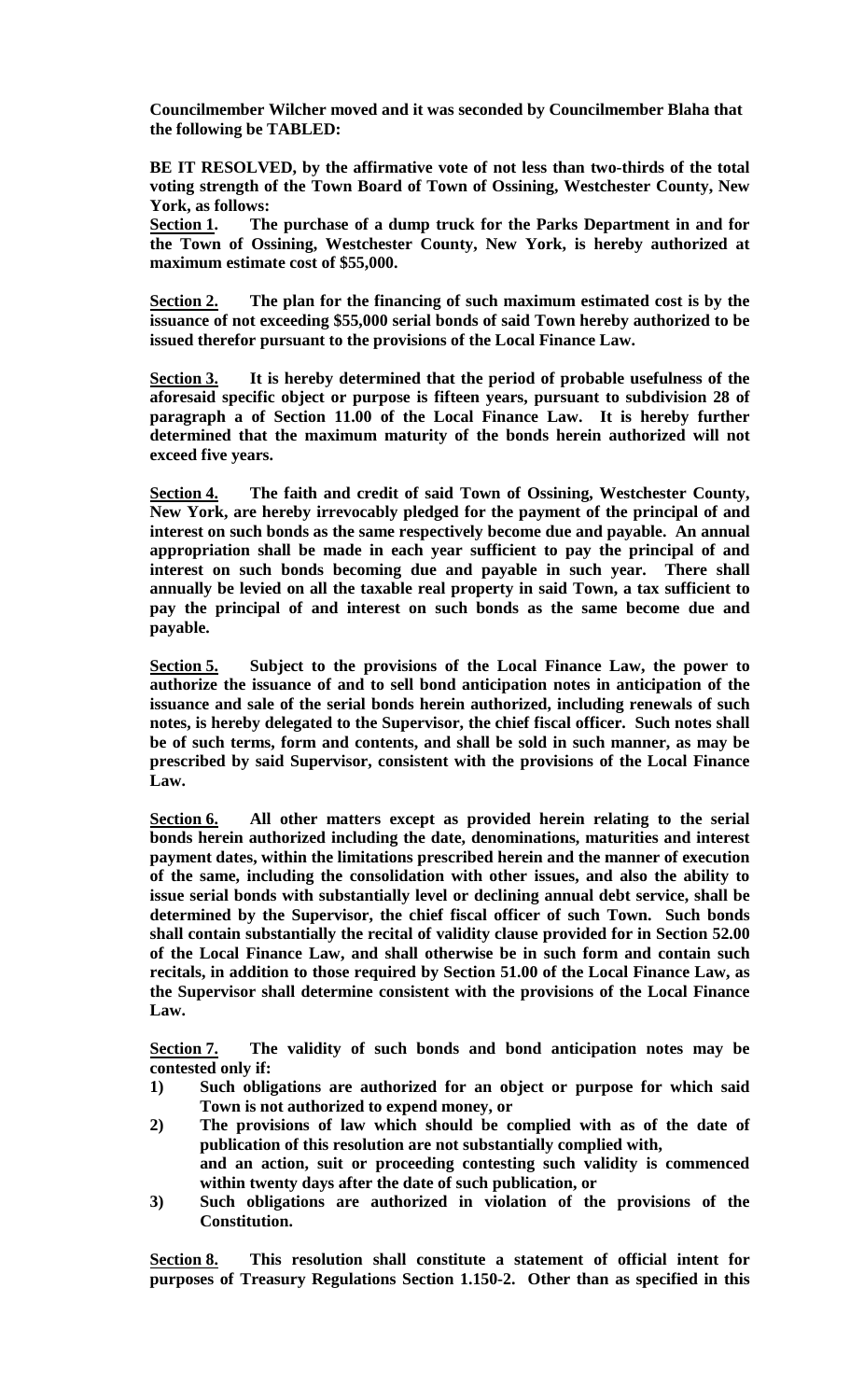**resolution, no monies are, or are reasonably expected to be, reserved, allocated on a long-term basis, or otherwise set aside with respect to the permanent funding of the object or purpose described herein.**

**Section 9. This resolution, which takes effect immediately, shall be published in summary form in the official newspaper of said Town for such purpose, together with a notice of the Town Clerk substantially in the form provided in Section 81.00 of the Local Finance Law.**

# **Motion Carried: TABLED**

# **F. Finance- Capital Project #2012-2177- Parks Truck Adjustment**

**Councilmember Blaha moved and it was seconded by Councilmember Wilcher that the following be TABLED:**

**Resolved, that the Town Board of the Town of Ossining hereby amends the approved budget for the 2012 Parks Truck purchase from \$53,273.62 to \$55,000, as per the actual amount awarded to the bidder.**

**037.7110.2177 (Expense) for \$55,000 037.0037.5730.0180 (Revenue-BAN) for \$55,000**

# **Motion Carried: TABLED**

## **G. Environmental Advisory Committee Appointment**

**Councilmember Wilcher moved and it was seconded by Councilmember Blaha that the following be approved:**

**Resolved, that the Town Board of the Town of Ossining hereby appoints Todd Moore of Claremont Road, Ossining, to the Environmental Advisory Committee, for a term of five years expiring December 31th, 2017.**

**Motion Carried: Unanimously**

#### **H. Environmental Advisory Committee Re-Appointment**

**Councilmember Blaha moved and it was seconded by Councilmember Wilcher that the following be approved:**

**Resolved, that the Town Board of the Town of Ossining hereby re-appoints John Ladd of Hudson Watch, Ossining, to the Environmental Advisory Committee, for a**  term of five years expiring December 31<sup>th</sup>, 2017.

# **Motion Carried: Unanimously**

## **I. Finance- Capital Project #2012-2178- Justice Court Assistance Program (JCAP) Adjustment**

**Councilmember Wilcher moved and it was seconded by Councilmember Blaha that the following be approved:**

**Resolved, that the Town Board of the Town of Ossining hereby amends the approved budget for the 2012 JCAP Grant from \$25,000 to \$17,457.64, as per the actual amount awarded by the State of New York Unified Court System under the Justice Court Assistance Program Grant.**

**Increase: 037.1110.2178 (Expense) \$17,457.64 Increase: 037.0037.3097.0178 (Revenue) \$17,457.64**

**Motion Carried: Unanimously**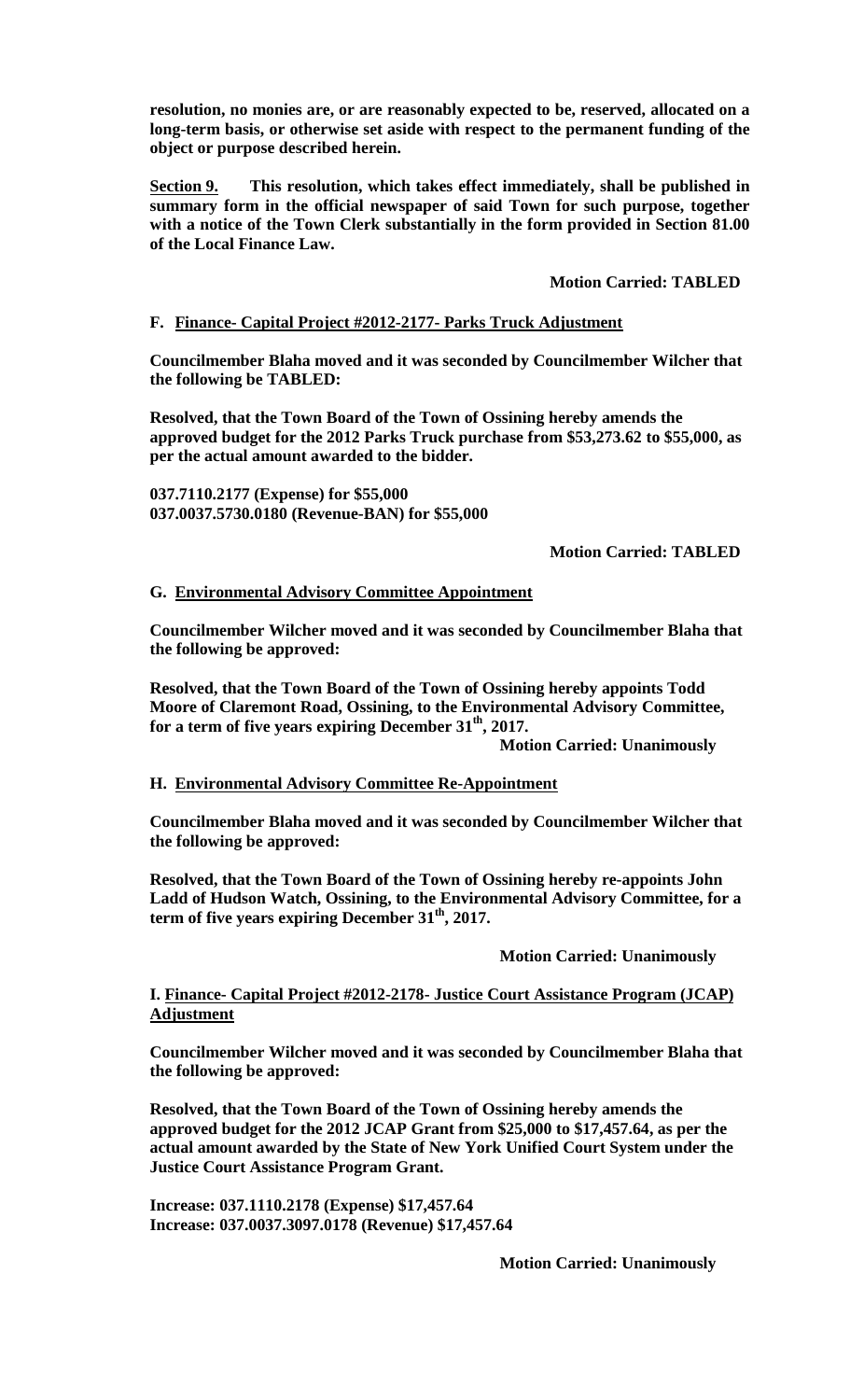# **J. Finance- Capital Project #2012-2179- Local Government Records Management Improvement Fund Project**

**Councilmember Wilcher moved and it was seconded by Councilmember Blaha that the following be approved:**

**Resolved, that the Town Board of the Town of Ossining authorizes the establishment of Capital Project #2012-2179, entitled Local Government Records Management Improvement Fund (LGRMIF), in the amount of \$12,922, to be fully funded by the New York State Archives unit of the New York State Education Department.**

**Increase: 037.1220.2179 (Expense) \$12,922.00 Increase: 037.0037.3381.0179 (Revenue) \$12,922.00**

**Motion Carried: Unanimously**

# **K. Finance- Capital Project #2011-2176 Cedar Lane Drainage**

**Councilmember Wilcher moved and it was seconded by Councilmember Blaha that the following be approved:**

**Resolved, that the Town Board of the Town of Ossining hereby authorizes the following budget adjustment, increasing the budget of the Cedar Lane Drainage Capital Project from \$39,250.00 to \$40,500.00:**

| Increase: 031-9901-0900                | \$1,250.00 |            |
|----------------------------------------|------------|------------|
| Decrease: 031-1990-0400                | \$1,250.00 |            |
| Increase: 037-0037-5031-0176 (Revenue) |            | \$1,250.00 |
| Increase: 037-5110-2176 (Expense)      |            | \$1,250.00 |

**Motion Carried: Unanimously**

#### **L. Personnel- Parks Department- Seasonal Appointment**

**Councilmember Wilcher moved and it was seconded by Councilmember Blaha that the following be approved:**

**Resolved, that the Town Board of the Town of Ossining hereby appoints Danye Smith-Robinson, Ossining, to the seasonal position of Laborer in the Parks Department effective March 23rd, 2012 at \$9.00/hr.**

 **Motion Carried: Unanimously**

#### **M. Personnel- Parks Department- Seasonal Appointment**

**Councilmember Wilcher moved and it was seconded by Councilmember Blaha that the following be approved:**

**Resolved, that the Town Board of the Town of Ossining hereby appoints Ronnie L. Cuttino, Ossining, to the seasonal position of Laborer in the Parks Department effective March 26th, 2012 at \$9.25/hr.**

**Motion Carried: Unanimously**

#### **N. Personnel- Parks Department- Seasonal Appointment**

**Councilmember Wilcher moved and it was seconded by Councilmember Blaha that the following be approved:**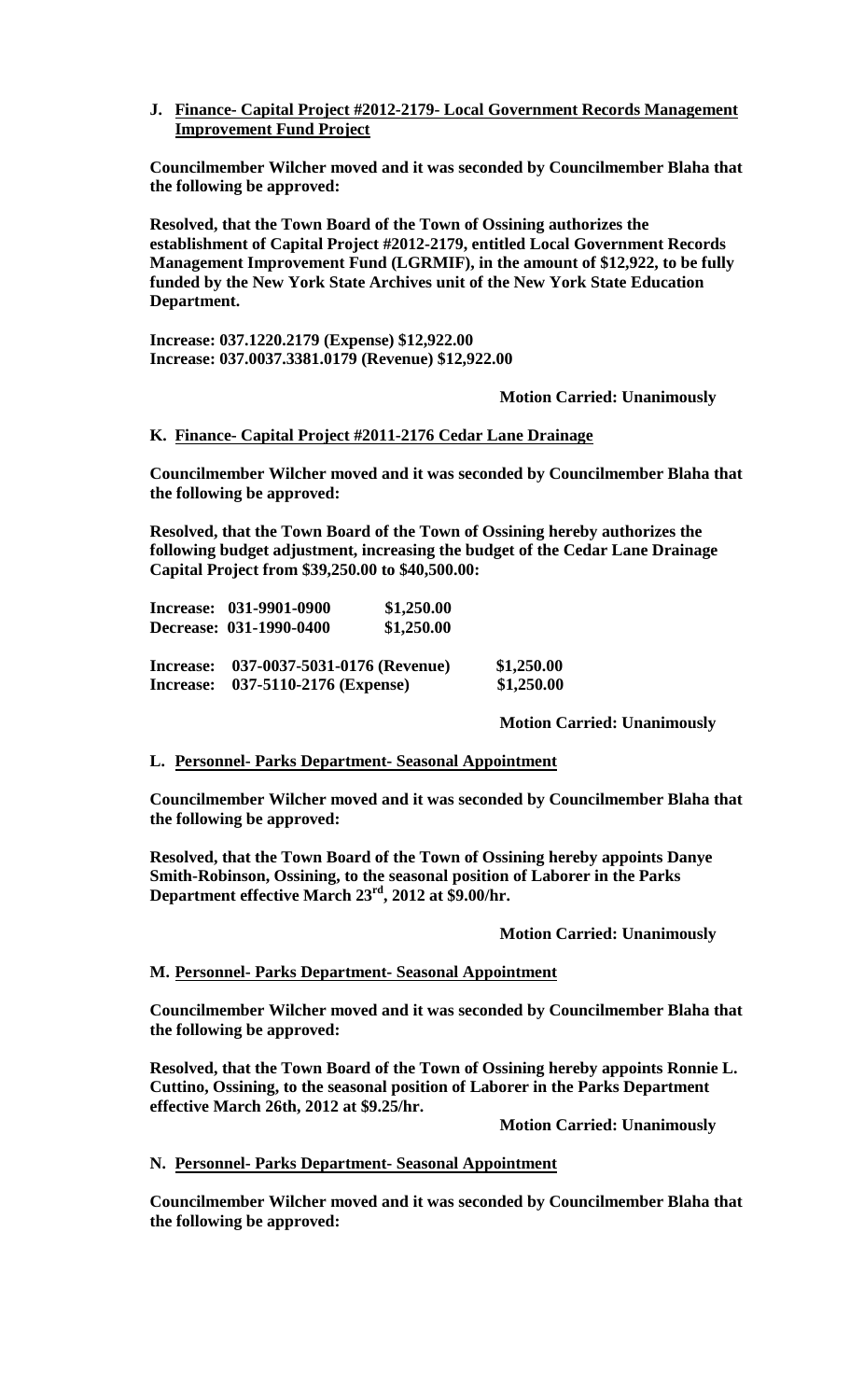**Resolved, that the Town Board of the Town of Ossining hereby appoints Dujuan Harris, Ossining, to the seasonal position of Laborer in the Parks Department effective March 23rd, 2012 at \$8.00/hr.**

 **Motion Carried: Unanimously**

## **O. Finance- Budget Modification**

**Councilmember Blaha moved and it was seconded by Councilmember Wilcher that the following be approved:**

**Resolved, that the Town Board of the Town of Ossining hereby makes the following budget adjustments to the 2011 adopted budget:**

| <b>AMOUNT</b> | <b>AMOUNT</b> | <b>TRANSFER FROM G/L ACCOUNT</b>          |
|---------------|---------------|-------------------------------------------|
| 625.00        |               |                                           |
| 37.00         |               |                                           |
| 997.00        |               |                                           |
| 405.00        |               |                                           |
| 1312.00       |               |                                           |
|               |               |                                           |
| 141.00        | 3517.00       | 010.6772.0101-Pers Srvc                   |
| 3517.00       | 3517.00       |                                           |
| 211.00        | 211.00        | 020.8010.0414-Contractual Steno           |
| 211.00        | 211.00        |                                           |
| 267.00        |               |                                           |
| 59.00         | 326.00        | 031.5110.0103-Out of Title                |
| 326.00        | 326.00        |                                           |
|               |               |                                           |
| 86.00         | 86.00         | 032.1680.0475- Village of Oss,<br>Cntrctl |
| 86.00         | 86.00         |                                           |
| 4140.00       | 4140.00       |                                           |
|               |               |                                           |

## **Motion Carried: Unanimously**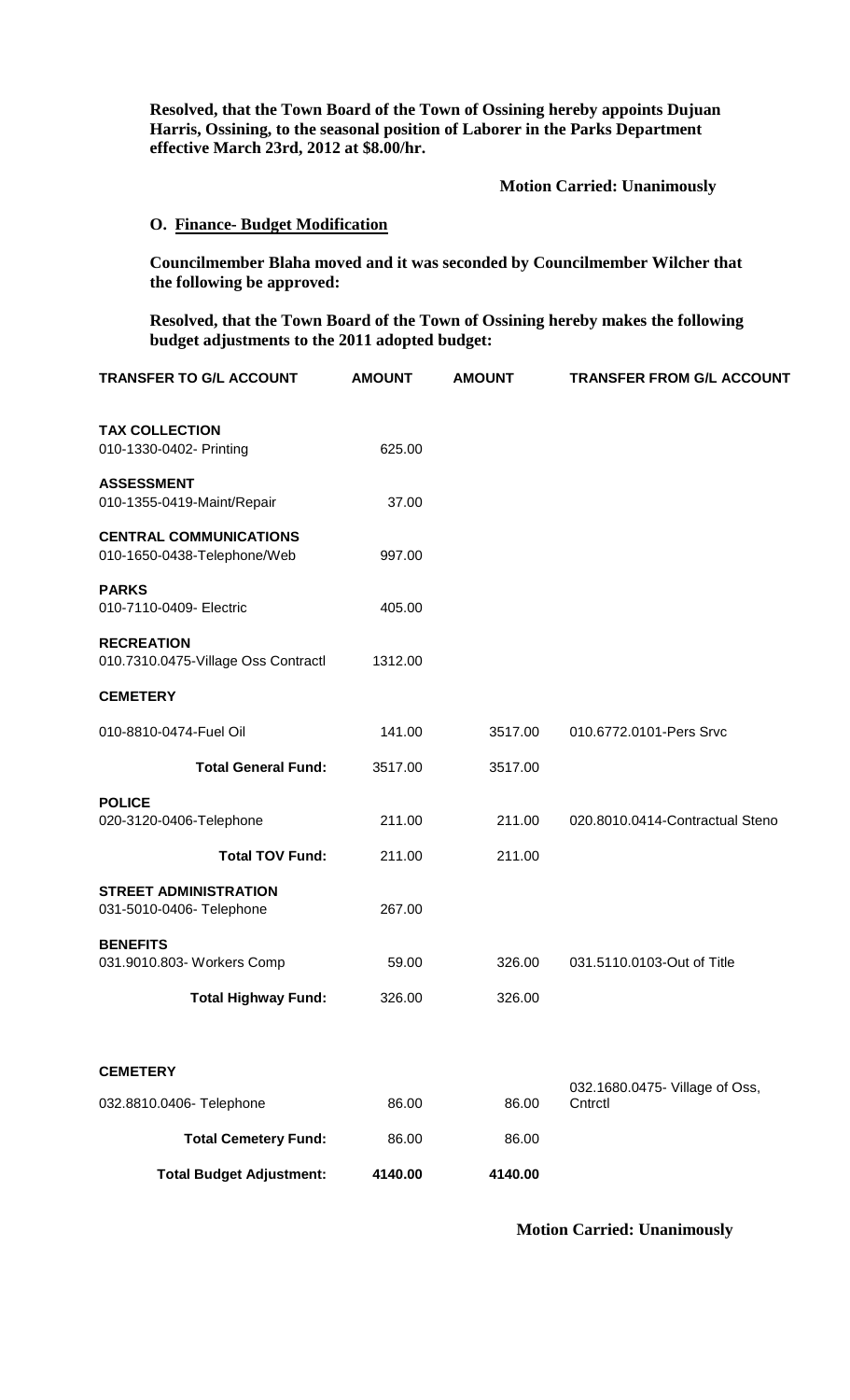# **P. Policies- Non Union and Elected Personnel Manual**

**Councilmember Wilcher moved and it was seconded by Councilmember Blaha that the following be approved:**

**Whereas, the Town of Ossining has a longstanding practice of providing insurance benefits to elected officials and officers/ employees appointed by the Town Board who serve at its pleasure and who are not otherwise covered by the terms of any collective bargaining agreement; and**

**Whereas, it is unclear from Town records presently available whether the Board has ever formally ratified these longstanding practices; and**

**Whereas, to avoid any issues regarding the continued provision of such insurance benefits to such elected officials and appointed officers/employees, the Board has determined that it would be beneficial to formally ratify the eligibility requirements for such insurance coverage's, as well as establishing a manual of practices for the aforementioned Town employees and elected officials;**

**Now therefore be it Resolved that subject to the terms and conditions set forth in the "Employee Handbook for Town Non-Union Personnel", the Town Board hereby approves the following guidelines for all elected officials and officers/ employees appointed by the Town Board.**

**Motion Carried: Unanimously**

# **V. CORRESPONDENCE TO BE RECEIVED AND FILED**

# **VI. MONTHLY REPORTS**

# **VII. VISITOR RECOGNITION**

**Brian Streb, Briarcliff Woods Condominium President, discussed the situation that began with Storm Floyd in 1999 and has continued. The flooding has displaced a number of residents and with the spring upon us that usually bring rain. As elected officials you have an obligation to assist us with this serious problem. A number of emails have been forwarded to you with no response. You stated that you would convene a meeting with contractors and invite me to attend. I am still awaiting a call to attend. The Town and Village have both let us down.**

**Robbie and Curt Zapman, Briarcliff Woods residents, were displaced from their home and have received no feedback from the Town or Village. Where does it stand now? The rainy season is coming and we need action immediately.**

**Supervisor Donnelly stated that the Town is undertaking quite a few projects at this time, however, Cedar Lane is on the front burner. The Engineering Study has been complete. The project has been brought down to a million dollars from \$1.8 million. A new water main will also be done at the same time. The Briarcliff Woods Condo also has remediation work to complete. We are moving forward with the project and we are moving as fast as we can.** 

**Jane Pendergast, Northern Westchester Move-On Council made a presentation relating to the Court Case Citizens United v. Federal Election Commission. This decision gives corporation and other special interests the same constitutional rights as human citizens, such as free speech, and allows them to spend unlimited money in elections, which has been banned for decades by bipartisan legislation. Ms. Pendergast requested that the Town Board adopt a resolution opposing this Supreme Court decision.**